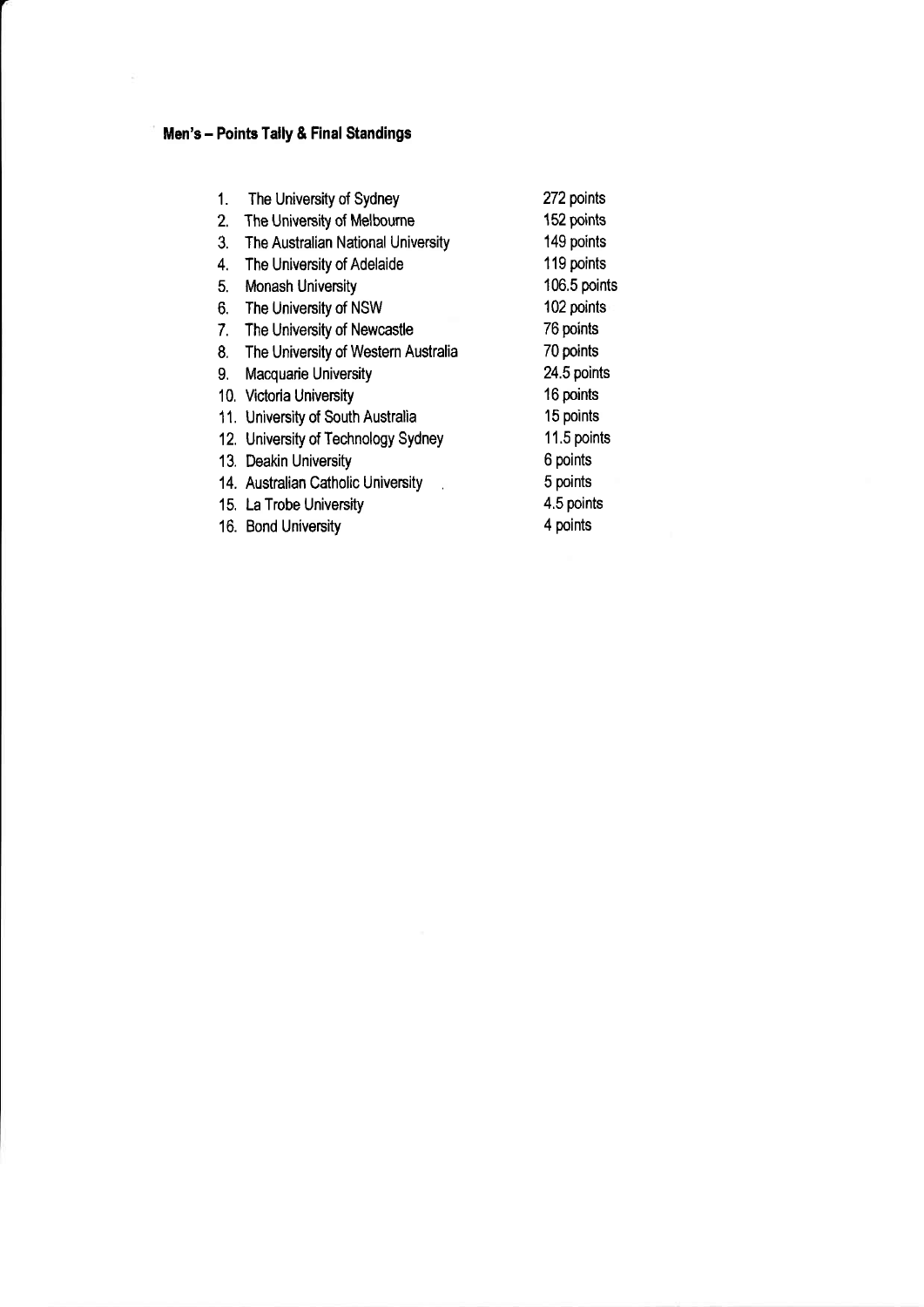## Women's - Points Tally & Final Standings

| 1.<br>2.<br>3.<br>4.<br>5.<br>6.<br>7.<br>8.<br>9. | The University of Melbourne<br>The University of Sydney<br>The Australian National University<br>The University of Newcastle<br>University of South Australia<br><b>Monash University</b><br>The University of NSW<br>Deakin University<br>Macquarie University<br>10. La Trobe University | 295 points<br>206 points<br>142 points<br>109 points<br>92 points<br>80.5 points<br>63 points<br>42 points<br>33.5 points<br>23.5 points<br>21 points |
|----------------------------------------------------|--------------------------------------------------------------------------------------------------------------------------------------------------------------------------------------------------------------------------------------------------------------------------------------------|-------------------------------------------------------------------------------------------------------------------------------------------------------|
|                                                    |                                                                                                                                                                                                                                                                                            |                                                                                                                                                       |
|                                                    |                                                                                                                                                                                                                                                                                            |                                                                                                                                                       |
|                                                    |                                                                                                                                                                                                                                                                                            |                                                                                                                                                       |
|                                                    |                                                                                                                                                                                                                                                                                            |                                                                                                                                                       |
|                                                    | 11. Australian Catholic University                                                                                                                                                                                                                                                         |                                                                                                                                                       |
|                                                    | 12. University of Technology Sydney                                                                                                                                                                                                                                                        | 20.5 points                                                                                                                                           |
|                                                    | 13. The University of Adelaide                                                                                                                                                                                                                                                             | 18 points                                                                                                                                             |
|                                                    | 14. Bond University                                                                                                                                                                                                                                                                        | 11 points                                                                                                                                             |
|                                                    | 15. Charles Sturt University                                                                                                                                                                                                                                                               | 9 points                                                                                                                                              |
|                                                    | 16. University of Western Sydney                                                                                                                                                                                                                                                           | 4 points                                                                                                                                              |